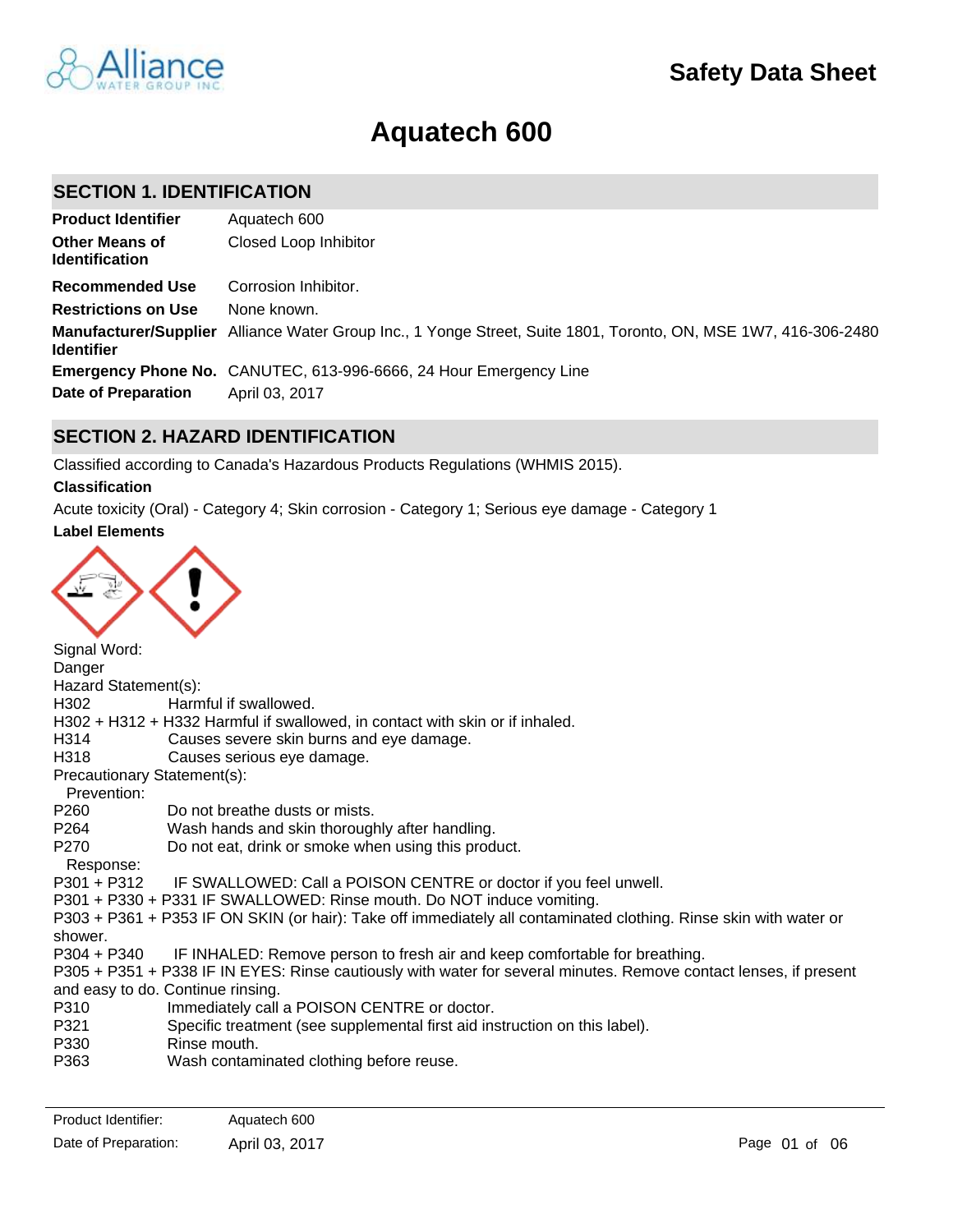Disposal: P501 Dispose of contents and container in accordance with local, regional, national and international regulations.

# **SECTION 3. COMPOSITION/INFORMATION ON INGREDIENTS**

Mixture:

| <b>Chemical Name</b> | <b>CAS No.</b> | %       | Other Identifiers |
|----------------------|----------------|---------|-------------------|
| Sodium nitrite       | 7632-00-0      | 14-28   | 'NDA              |
| Potassium hydroxide  | 1310-58-3      | $1 - 5$ | 'NDA              |

#### **Notes**

\*The exact percentage (concentration) of composition has been withheld as trade secret.

# **SECTION 4. FIRST-AID MEASURES**

#### **First-aid Measures**

#### **Inhalation**

Take precautions to ensure your own safety before attempting rescue (e.g. wear appropriate protective equipment). Remove source of exposure or move to fresh air. Keep at rest in a position comfortable for breathing. If breathing is difficult, trained personnel should administer emergency oxygen if advised to do so by Poison Centre or doctor. Avoid mouth-to-mouth contact by using a barrier device. Call a Poison Centre or doctor if you feel unwell.

#### **Skin Contact**

Avoid direct contact. Wear chemical protective clothing if necessary. Take off immediately contaminated clothing, shoes and leather goods (e.g. watchbands, belts). Quickly and gently blot or brush away excess chemical. Wash with plenty of water. Get medical advice or attention if you feel unwell or are concerned. Call a Poison Centre or doctor if you feel unwell. Thoroughly clean clothing, shoes and leather goods before reuse or dispose of safely.

#### **Eye Contact**

Quickly and gently blot or brush chemical off the face. Rinse the contaminated eye(s) with lukewarm, gently flowing water for 5 minutes, while holding the eyelid(s) open. Rinse cautiously with water for several minutes. Remove contact lenses, if present and easy to do. Continue rinsing. Take care not to rinse contaminated water into the unaffected eye or onto the face. If eye irritation persists, get medical advice or attention.

#### **Ingestion**

Rinse mouth with water. Never give anything by mouth if person is rapidly losing consciousness, or is unconscious or convulsing. Do not induce vomiting. If vomiting occurs naturally, lie on your side in the recovery position. Rinse mouth with water again. Call a Poison Centre or doctor if you feel unwell.

#### **First-aid Comments**

Get medical advice or attention if you feel unwell or are concerned.

#### **Most Important Symptoms and Effects, Acute and Delayed**

None known.

## **SECTION 5. FIRE-FIGHTING MEASURES**

#### **Extinguishing Media**

#### **Suitable Extinguishing Media**

Use CO2, dry powder or alcohol resistant foam.

**Unsuitable Extinguishing Media**

Water Jet.

## **Specific Hazards Arising from the Product**

None known.

Not known to generate any hazardous decomposition products in a fire.

| Product Identifier:  | Aquatech 600   |
|----------------------|----------------|
| Date of Preparation: | April 03, 2017 |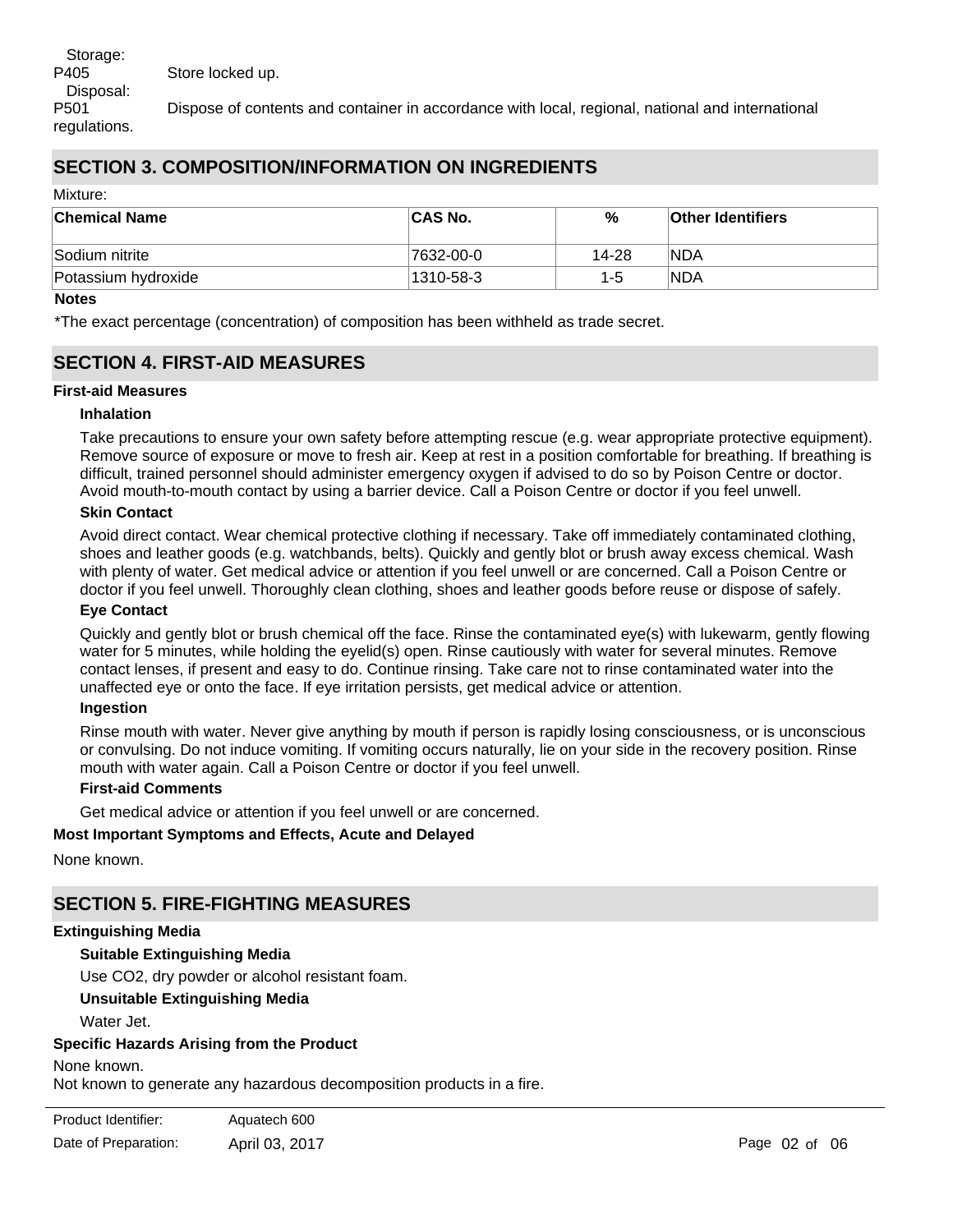#### **Special Protective Equipment and Precautions for Fire-fighters**

Exercise caution when fighting any chemical fire. Firefighters' protective clothing will only provide limited protection. Wear chemical protective clothing, including respiratory protection. Move containers from the area on fire if it can be done without risk.

# **SECTION 6. ACCIDENTAL RELEASE MEASURES**

#### **Personal Precautions, Protective Equipment, and Emergency Procedures**

Equip clean-up crew with proper protection. Ensure the area is well ventilated and use appropriate respiratory protection if it isn't. Evacuate unnecessary personnel. Always use appropriate personal protective equipment (PPE). Do not touch and avoid walking through spilled material. Do not touch damaged containers unless equipped with PPE. As an immediate precautionary measure, isolate spill or leak if it can be done safely. Eliminate all ignitions sources (Smoking, flares, sparks, or flames). Ventilate closed areas before entering. If outdoors, stay upwind.

#### **Environmental Precautions**

Avoid run off and prevent entry to waterways, sewers, and public waters. Dispose of waste in accordance with local, regional, national, and/or international regulations.

#### **Methods and Materials for Containment and Cleaning Up**

Clean up spill immediately and dispose of waste safely. Stop leak and isolate spill if it can be done safely. For more information on safe disposal, please refer to "Section 13: Disposal Considerations". Review Section 7 (Handling) of this safety data sheet before proceeding with clean-up.

# **SECTION 7. HANDLING AND STORAGE**

#### **Precautions for Safe Handling**

Before use carefully read the product label. Always handle empty containers with care as they may retain residual product. Ensure ventilation is adequate when using this product. Handle in accordance with good industrial hygiene and safety procedures. Wash hands or other exposed areas thoroughly with soap and water before eating, drinking, or smoking and again when leaving work. Incompatible Chemicals:

Strong acids, strong bases, oxidizing agents, reducing agents, metals, solvents, acids, nitrogen compounds and most organic substances.

#### **Conditions for Safe Storage**

Comply with all applicable health and safety regulations, fire and building codes. Ensure containers are properly labelled and protected from physical damage when not in use. Check regularly for leaks or spills. Keep container closed when not in use. Store in a cool, dry, well-ventilated area away from combustible substances and away from heated areas, sparks and flame.

# **SECTION 8. EXPOSURE CONTROLS/PERSONAL PROTECTION**

#### **Control Parameters**

Not available.

Consult local authorities for provincial or state exposure limits.

#### **Appropriate Engineering Controls**

Use adequate ventilation to control the concentration of airborne contaminants and ensure it stays below the applicable exposure limit values. Gas detectors should be used when gases or vapours are released. Ensure all local/national regulations are met.

#### **Individual Protection Measures**

#### **Eye/Face Protection**

Use proper protective equipment. Wear safety goggles and protective gloves when handling this product. Avoid dermal exposure. In case of insufficient ventilation, or if exposure limits are exceeded or symptoms are experienced, use a NIOSH/MSHA approved respirator. Always handle product in accordance with good industrial hygiene and safety practice. Wear chemical safety goggles and face shield when contact is possible.

#### **Skin Protection**

Wear chemical protective clothing e.g. gloves, aprons, boots.

Aquatech 600

#### **Respiratory Protection**

Wear a NIOSH approved self-contained breathing apparatus (SCBA) or supplied air respirator.

| Product Identifier: |  |
|---------------------|--|
|---------------------|--|

Date of Preparation: April 03, 2017 **Page 03 of 06** Preparation: April 03, 2017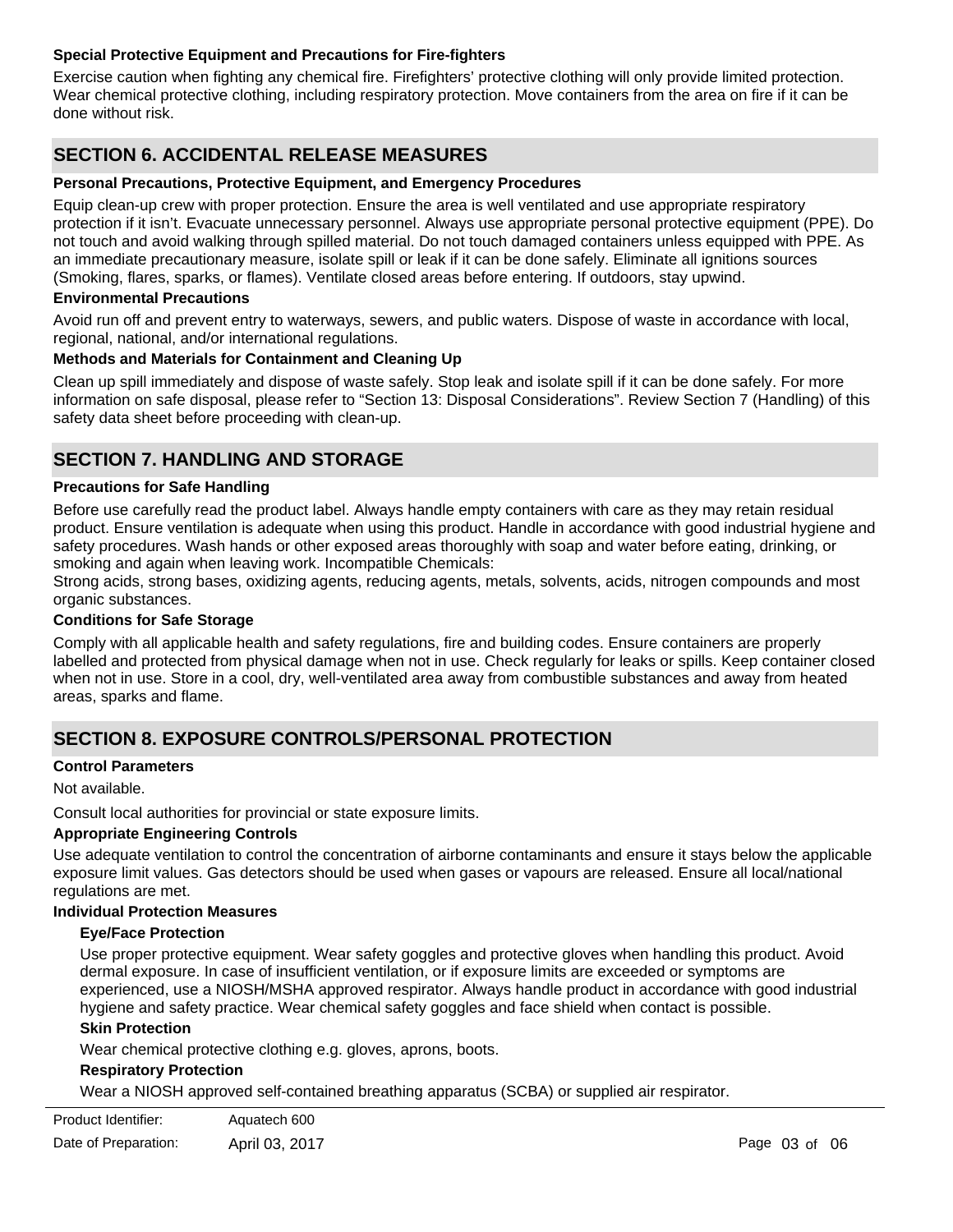# **SECTION 9. PHYSICAL AND CHEMICAL PROPERTIES**

# **Basic Physical and Chemical Properties**

| Appearance                                                   | Clear yellow liquid.                                     |
|--------------------------------------------------------------|----------------------------------------------------------|
| Odour                                                        | Not available                                            |
| <b>Odour Threshold</b>                                       | Not available                                            |
| рH                                                           | 12                                                       |
| <b>Melting Point/Freezing Point</b>                          | 0 °C (melting); 0 °C (freezing)                          |
| <b>Initial Boiling Point/Range</b>                           | 100 °C                                                   |
| <b>Flash Point</b>                                           | Not available                                            |
| <b>Evaporation Rate</b>                                      | Not available                                            |
| Flammability (solid, gas)                                    | Not applicable (liquid).                                 |
| <b>Upper/Lower Flammability or</b><br><b>Explosive Limit</b> | Not available (upper); Not available (lower)             |
| <b>Vapour Pressure</b>                                       | 18 mm Hg                                                 |
| <b>Relative Density (water = 1)</b>                          | 1.15                                                     |
| <b>Solubility</b>                                            | Not available in water; Not available (in other liquids) |
| <b>Partition Coefficient,</b><br>n-Octanol/Water (Log Kow)   | Not available                                            |
| <b>Auto-ignition Temperature</b>                             | Not available                                            |
| <b>Decomposition Temperature</b>                             | Not available                                            |
| <b>Viscosity</b>                                             | Not available (kinematic); Not available (dynamic)       |
| <b>Other Information</b>                                     |                                                          |
| <b>Physical State</b>                                        | Liquid                                                   |

# **SECTION 10. STABILITY AND REACTIVITY**

# **Reactivity**

**Chemical Stability** Normally stable. **Conditions to Avoid** Exposure to acids. **Incompatible Materials** Acids. **Hazardous Decomposition Products** None known. **Possibility of Hazardous Reactions** None known. Not reactive under normal conditions of use.

# **SECTION 11. TOXICOLOGICAL INFORMATION**

Information presented below is for the entire product, unless otherwise specified.

#### **Likely Routes of Exposure**

Ingestion.

#### **Acute Toxicity**

| <b>Chemical Name</b> | <b>LC50</b>    | LD50 (oral)     | LD50 (dermal)     |
|----------------------|----------------|-----------------|-------------------|
| Potassium hydroxide  | Not available  | 273 mg/kg (rat) | Not available     |
| Product Identifier:  | Aquatech 600   |                 |                   |
| Date of Preparation: | April 03, 2017 |                 | Page $04$ of $06$ |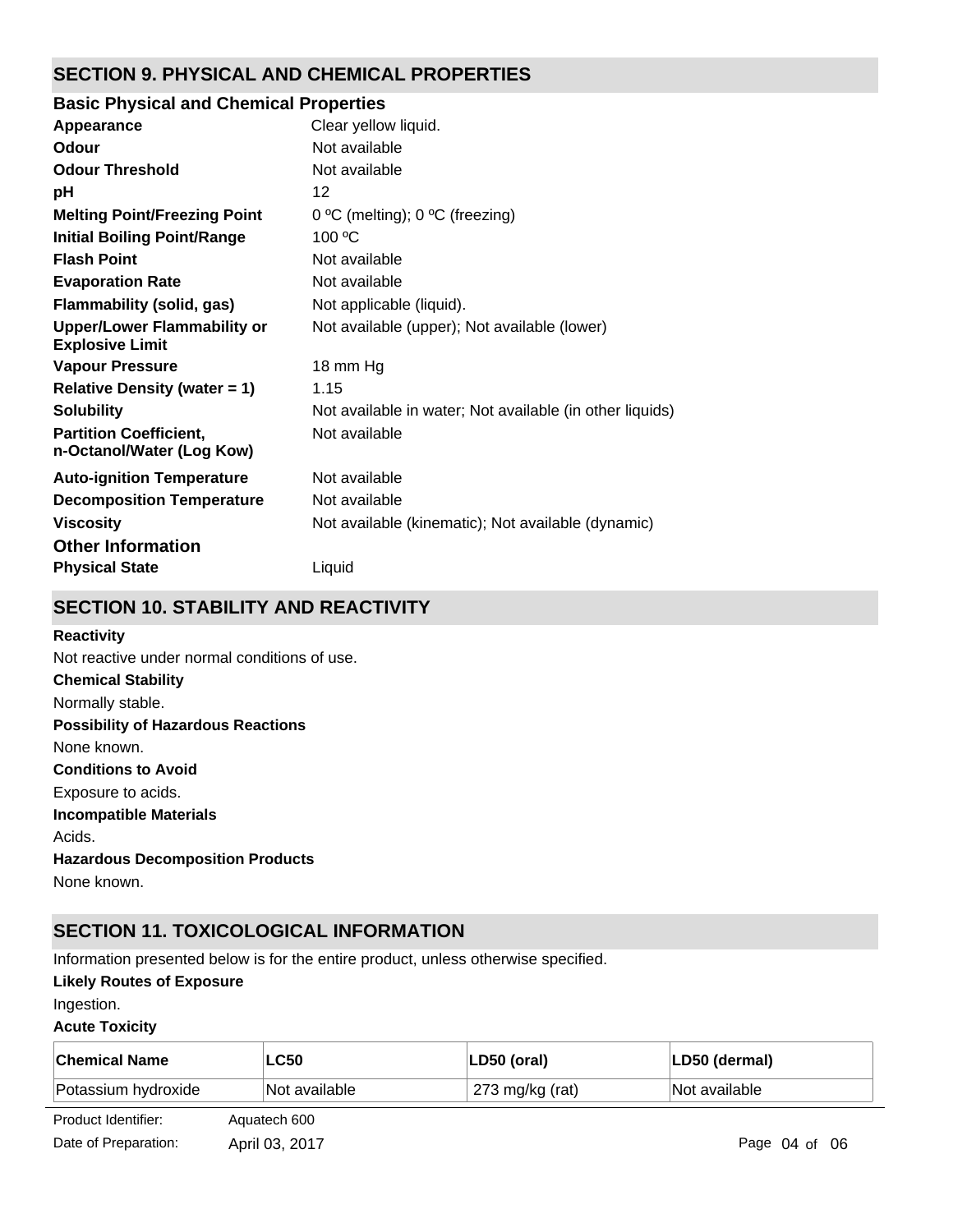| Sodium nitrite                                           | Not available | 158 mg/kg (rat) | Not available |
|----------------------------------------------------------|---------------|-----------------|---------------|
| LC50: No information was located.                        |               |                 |               |
| Calculated Oral LD50: ~757mg/kg (Aquatech 600)<br>.<br>. |               |                 |               |

LD50 (dermal): No information was located.

## **Skin Corrosion/Irritation**

Human experience and animal tests show skin corrosion.

#### **Serious Eye Damage/Irritation**

Human experience and animal tests show serious eye damage.

#### **Carcinogenicity**

Not known to cause cancer.

#### **Reproductive Toxicity**

## **Sexual Function and Fertility**

Not known to cause effects on sexual function or fertility.

No information was located for: Skin Corrosion/Irritation, Serious Eye Damage/Irritation, STOT (Specific Target Organ Toxicity) - Single Exposure, Aspiration Hazard, STOT (Specific Target Organ Toxicity) - Repeated Exposure, Respiratory and/or Skin Sensitization, Carcinogenicity, Development of Offspring, Sexual Function and Fertility, Effects on or via Lactation, Germ Cell Mutagenicity, Interactive Effects

## **SECTION 12. ECOLOGICAL INFORMATION**

#### **Ecotoxicity**

No information was located.

**Persistence and Degradability**

No information was located.

**Bioaccumulative Potential**

No information was located.

#### **Mobility in Soil**

No information was located.

# **SECTION 13. DISPOSAL CONSIDERATIONS**

#### **Disposal Methods**

This section is not required by WHMIS 2015. Dispose of contents and container in accordance with local, regional, national and international regulations.

# **SECTION 14. TRANSPORT INFORMATION**

This section is not required by WHMIS 2015. Not regulated under Canadian TDG regulations. Not regulated under US DOT Regulations.

**Environmental Hazards** Not applicable

**Special Precautions** Not applicable

**Transport in Bulk According to Annex II of MARPOL 73/78 and the IBC Code**

Not applicable

# **SECTION 15. REGULATORY INFORMATION**

## **Safety, Health and Environmental Regulations**

This section is not required by WHMIS.

#### **Canada**

## **Domestic Substances List (DSL) / Non-Domestic Substances List (NDSL)**